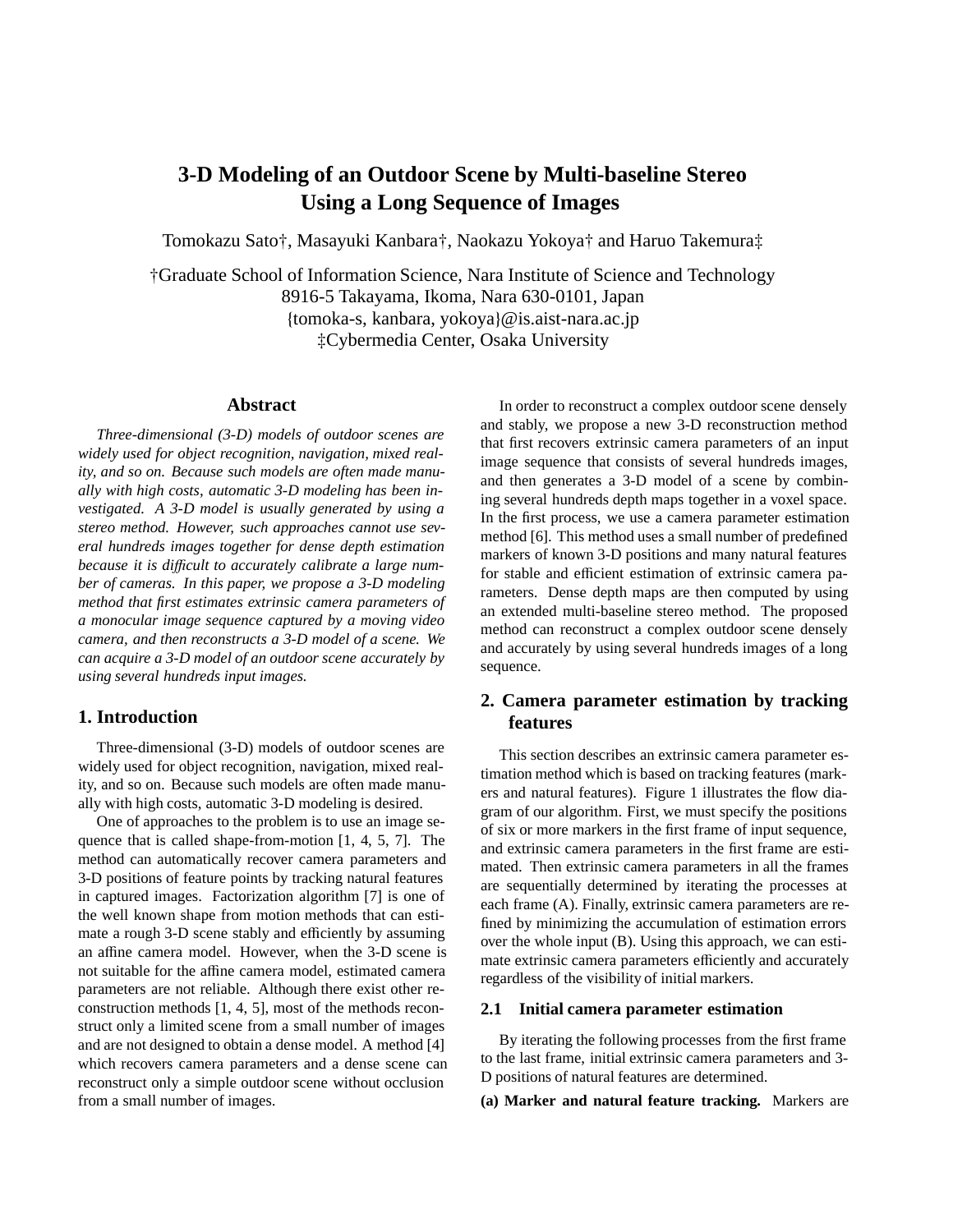

# **Figure 1. Flow diagram of camera parameter estimation.**

tracked based on color and shape information. Natural features are tracked using a robust estimation approach by projecting the 3-D positions of natural features that are estimated until the previous frame [6]. Harris's interest operator is employed for robust tracking of natural features.

**(b) Extrinsic camera parameter estimation.** The reprojection error  $R_{fp} = |\mathbf{x}_{fp} - \hat{\mathbf{x}}_{fp}|^2$  is used as a measure of estimation error, where  $\mathbf{x}_{fp}$  is the tracked 2-D position of feature  $p$  and  $\hat{\mathbf{x}}_{fp}$  is the re-projected position of estimated 3-D position  $S_p$  of feature p onto the image at the f-th frame by camera parameter  $M_f$ . Then camera parameter  $M_f$  at the *f*-th frame is estimated by minimizing the estimation error  $E_f = \sum_p W_{fp} R_{fp}$ , where  $W_{fp}$  is a weighting coefficient representing the confidence of the feature *p* at the *f*-th frame.

**(c) 3-D Position estimation of natural features.** The position  $S_p$  of the natural feature  $p$  in real world is estimated from multiple  $\mathbf{x}_{fp}$  and  $\mathbf{M}_f$  that have already been determined until the current frame. The position  $S_p$  is computed by minimizing the sum of squared distances between **S***<sup>p</sup>* and straight lines in 3-D that connect the centers of projection and the positions  $\mathbf{x}_{fp}$  of feature *p* in previous frames *f*.

**(d) Computing confidence of features.** We assume that the distribution of tracking errors can be approximated by a Gaussian probability density function. Then the confidence of feature,  $W_{fp}$ , is computed by the inverse of variance of re-projection error  $R_{fp}$ .

**(e) Updating natural features.** Feature candidates that satisfy all the following conditions are added to the set of natural features at every frame.

- The confidence  $W_{fp}$  is over a given threshold.
- The matching error is less than a given threshold.
- The output value of Harris's operator is more than a given threshold.
- The maximum angle between lines that connect the es-

timated 3-D position of the feature candidate and centers of projection is more than a given threshold.

On the other hand, natural features that satisfy at least one of the following conditions are deleted at every frame.

- The confidence  $W_{fp}$  is under a given threshold.
- The matching error is more than a given threshold.

## **2.2 Error minimization in the whole input**

In the final step, the accumulation of estimation errors defined as  $E = \sum_f \sum_p W_p |\mathbf{x}_{fp} - \hat{\mathbf{x}}_{fp}|^2$  is minimized over the whole input with respect to the camera parameter  $M_f$  and natural feature positions  $S_p$ . The camera parameter and feature positions that have already been estimated by earlier process for each frame are used as initial values.  $W_p$  is a weighting coefficient for the feature *p* in the final frame of the image sequence.

# **3. Dense 3-D reconstruction by hundredsbaseline stereo**

In this section, we describe a dense 3-D reconstruction method using estimated camera parameters. First, a dense depth map for each image is computed by using a multibaseline stereo method, then a 3-D model is reconstructed by combining obtained dense depth maps in a voxel space.

#### **3.1. Dense depth estimation by multi-baseline stereo**

A depth map is computed for each frame by using a multi-baseline stereo technique [3]. Depth value *z* of pixel  $(x, y)$  in the *f*-th frame is computed by using the *k*-th to the *l*-th frames ( $k \leq f \leq l$ ) around the *f*-th frame. In the following expression, we assume the focal length as 1 for simplicity. Then, the 3-D position of the pixel  $(x, y)$  can be expressed by  $(xz, yz, z)$ , and we can define the projected position  $(\hat{x}_i, \hat{y}_i)$  of the 3-D position  $(xz, yz, z)$  onto the *j*-th frame  $(k \le j \le l)$  as follows:

$$
(a\hat{x}_j, a\hat{y}_j, a, 1)^T = \mathbf{M}_j \mathbf{M}_f^{-1} (xz, yz, z, 1)^T, \tag{1}
$$

where *a* is a parameter. In the multi-baseline method, SSD (Sum of Squared Differences) is employed as an error function, that is computed as the sum of squared differences between the window *W* in the *f*-th frame centered at  $(x, y)$ and that in the *j*-th frame centered at  $(\hat{x}_i, \hat{y}_i)$ . We define the SSD function for the *j*-th frame in Eq. (2) using RGB components  $(I_R, I_G, I_B)$ .

$$
SD_{fj}(x, y, o_x, o_y) =
$$
  
\n
$$
\sum_{(u-o_x, v-o_y) \subseteq W} \{ (I_{Rf}(x+u, y+v) - I_{Rj}(\hat{x}_j+u, \hat{y}_j+v))^2
$$
  
\n
$$
+ (I_{Gf}(x+u, y+v) - I_{Gj}(\hat{x}_j+u, \hat{y}_j+v))^2
$$
  
\n
$$
+ (I_{Bf}(x+u, y+v) - I_{Bj}(\hat{x}_j+u, \hat{y}_j+v))^2 \}, (2)
$$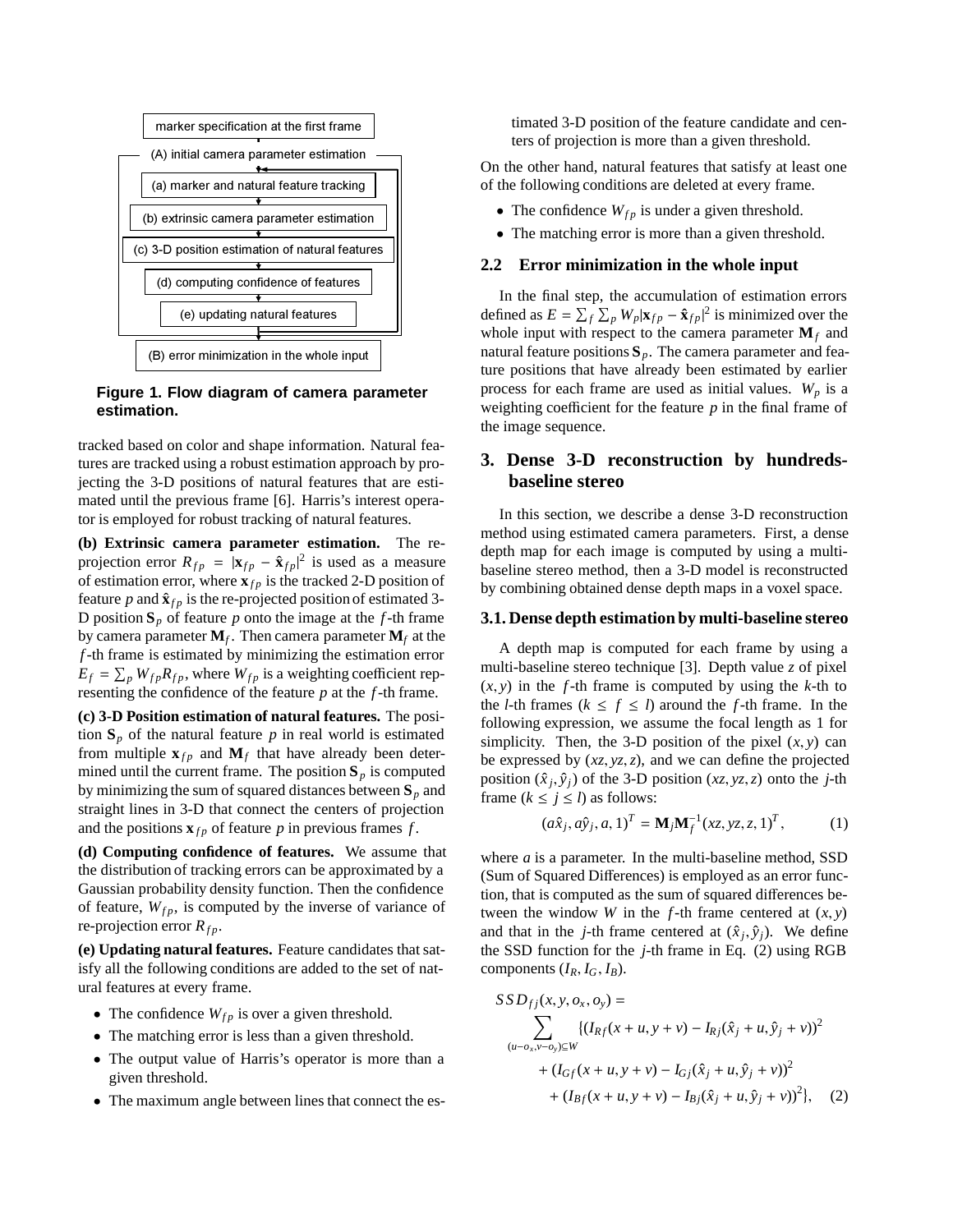where  $o_x$  and  $o_y$  are offsets of the window *W* for *x* and *y* axes, respectively.

In the multi-baseline stereo method, the depth  $z$  of  $(x, y)$ is determined so as to minimize the SSSD (Sum of SSD) from the *k*-th frame to the *l*-th frame. We define a modified SSSD in Eq. (3) using the median of SSD because the template of window *W* in the *f*-th frame may be occluded in other frames.

$$
SSSD_f(x, y, o_x, o_y) =
$$
  
\n
$$
\sum_{j=k}^{l} \begin{cases} SSD_{fj}(x, y, o_x, o_y); \\ SSD_{fj}(x, y, o_x, o_y) \le T \text{ and } |j - f| > D, \\ 0; \quad \text{otherwise.} \end{cases}
$$
 (3)

where,

$$
T = median(SSD_{fk}(x, y, o_x, o_y), \cdots, SSD_{f(f-D-1)}(x, y, o_x, o_y), SSD_{f(f+D+1)}(x, y, o_x, o_y), ... , SSD_{f1}(x, y, o_x, o_y)).
$$
 (4)

Note that images from the  $(f - D)$ -th frame to the  $(f + D)$ -th frame are not used for computing SSSD, because baselines in these frames are not long enough to estimate depth stably. Multiple centered window approach [2] is also used to reduce estimation errors around occlusion boundaries. SSSD is now extended to SSSDM as follows:

$$
SSSDM_f(x, y) = \min_{(u,v)\subseteq W} (SSSD_f(x, y, u, v)).
$$
 (5)

We can estimate the depth value  $z(x, y)$  correctly by minimizing SSSDM unless the pixel  $(x, y)$  is occluded in more than  $(l - k - 2D)/2$  frames. Additionally, we avoid a local minimum problem and achieve stable depth estimation using a multiscale approach [9].

#### **3.2. 3-D model reconstruction in a voxel space**

In this paper, a 3-D model is reconstructed in a voxel space by combining several hundreds dense depth maps. In the voxel space, each voxel has two values *A* and *B* which are voted by already estimated depth values and camera parameters. For each pixel (*x*, *y*) in an image, both *A* and *B* are voted when the voxel is projected onto the pixel as follows. Value *A* is voted if depth of the voxel in camera coordinate system is equal to *z* of  $(x, y)$ . On the other hand, value *B* is voted when depth of the voxel is equal to or less than *z* of  $(x, y)$ . We use the ratio  $A/B$  as a normalized voting value. A 3-D model is then reconstructed by selecting the voxel whose *A*/*B* is more than a given threshold. Note that the color of the voxel is decided by computing a mean color of pixels that have been voted to the value *A* of the voxel.

# **4. Experiments**

We have conducted two experiments: One is a model reconstruction of a single building and the other is a reconstruction of a street scenery. Both scenes are complex and have many occlusions. In both experiments, we use a hand-held CCD camera (Sony VCL-HG0758) with a wide conversion lens (Sony VCL-HG0758). The intrinsic camera parameters are estimated by Tsai's method [8] in advance.

#### **4.1. Reconstruction of building**

In the first experiment, we captured a single building (Suzaku-mon) shown in Figure 2(a) by walking around the building viewing it at the center of image. This image sequence lasts 40 seconds and has 599 frames (720×480 pixels, progressive scan).

In this experiment, a dense depth map of the *f*-th frame is obtained by using every two frames from the (*f* −100)-th to the  $(f + 100)$ -th frames excluding the  $(f - 15)$ -th to the (*f* +15)-th frames. Figure 2(b) shows computed dense depth maps in which depth values are coded in intensity. It is confirmed that correct depth values are obtained for most part of the images. Figure 3 shows a reconstructed 3-D model with textures obtained by combining 399 dense depth maps together in the way of voxel voting that is described in Section 3.2. In this experiment, the voxel space is constructed of 10cm cube voxels. It can be observed that a wall behind a column of the building is reconstructed even if the wall is occluded from time to time. We also observe that some positions are holed because they are not visible enough for sufficient precision in the image sequence.

#### **4.2. Reconstruction of street scenery**

In the second experiment, a street is captured as shown in Figure 4(a) by the CCD camera put on a slowly moving car. This image sequence lasts 19 seconds and has 284 frames (720×480 pixels, progressive scan).

A dense depth map of the *f*-th frame is obtained by using 30 frames from the  $(f + 6)$ -th to the  $(f + 35)$ -th frames. As shown in Figure 4(b), it is confirmed that correct depth values are obtained for most part of the images even around the occlusion edges. However, there exist some incorrect depth values at the right of the trees because the areas are occluded by the trees during over 15 frames. Figure 5 shows a reconstructed 3-D model with textures obtained from 249 dense depth maps. In this experiment, the voxel space is constructed of 10cm cube voxels. Note that many parts of walls are holed around the windows of the buildings. We confirmed that it is difficult to reconstruct the reflective objects.

# **5. Conclusion**

In this paper, a dense 3-D reconstruction method from a monocular image sequence captured by a hand-held video camera is proposed. In experiments, the dense 3-D scene reconstruction is successfully accomplished by using a long